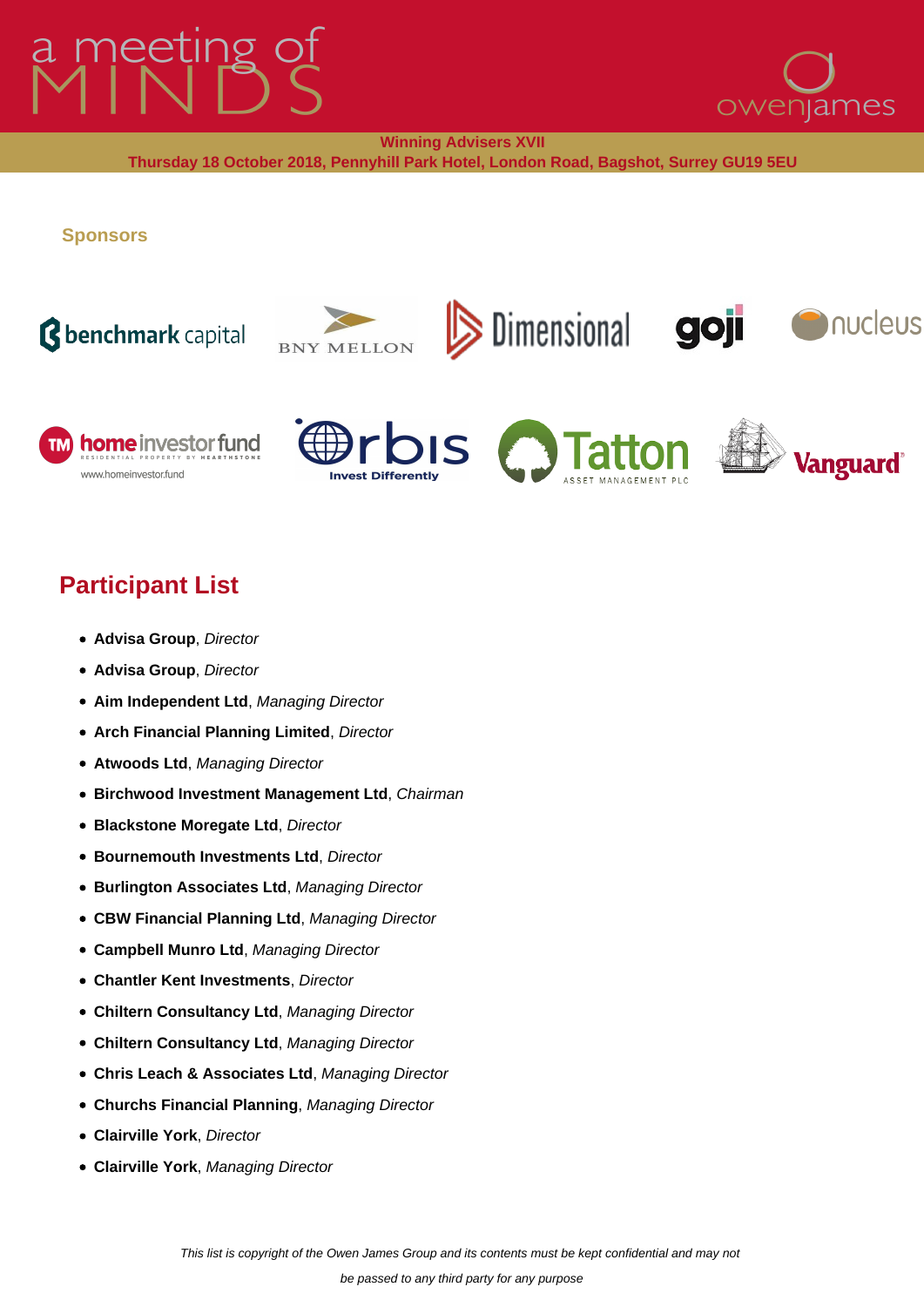- **Clifton Asset Management PLC**, Group Financial Planning & Business Development Director
- **Collingbourne Wealth Management Ltd**, Director
- **Cube Financial Planning**, Director
- **Dartington Wealth Management**, Managing Director
- **David Booler & Co**, Partner
- **Dawn Slater Wealth Management**, Director
- **Ergowealth Ltd**, Chief Executive Officer
- **Executive Advisory Services Limited**, Chairman
- **Executive Advisory Services Limited**, Director
- **Fiducia Wealth Management Limited**, Executive Chairman
- **Fiveways Financial Planning Ltd**, Director
- **GWM Asset Management**, Head of Strategy and Risk Management
- **Generation Financial Services Ltd**, Director
- **Generation Financial Services Ltd**, Director
- **Grosvenor Wealth Management Ltd**, Director
- **HB Dobbin Financial Planning**, Director
- **HFS Milbourne Financial Services**, Managing Director
- **Headley Financial Services Ltd**, Director
- **Headley Financial Services Ltd**, Managing Director
- **Hearnden Associates Limited**, Director
- **Holden & Partners LLP**, Partner
- **Independent**, Financial Planner
- **Jigsaw Compliance Services**, Compliance Consultant
- **John Lamb LLP**, Head of Investments
- **Kreston Reeves Financial Planning Ltd**, Partner and Director
- **Lewis Innovative Investment**, Managing Director
- **Lifetime Wealth Management Ltd**, CEO
- **Lucas Fettes & Partners (Financial Services) Ltd**, Director
- **MAP Financial Limited**, Managing Director
- **Matthew Douglas Ltd**, Director
- **Mclaren Capital**, Managing Director
- **Montfort International Ltd**, Principal
- **Navigator Financial Planning**, Managing Director
- **Nicholls Stevens Financial Services**, Managing Director
- **Old Mill Financial Planning LLP**, Director
- **Orchard House (IFAs) Ltd**, Financial Director
- **Orchard House (IFAs) Ltd**, Managing Director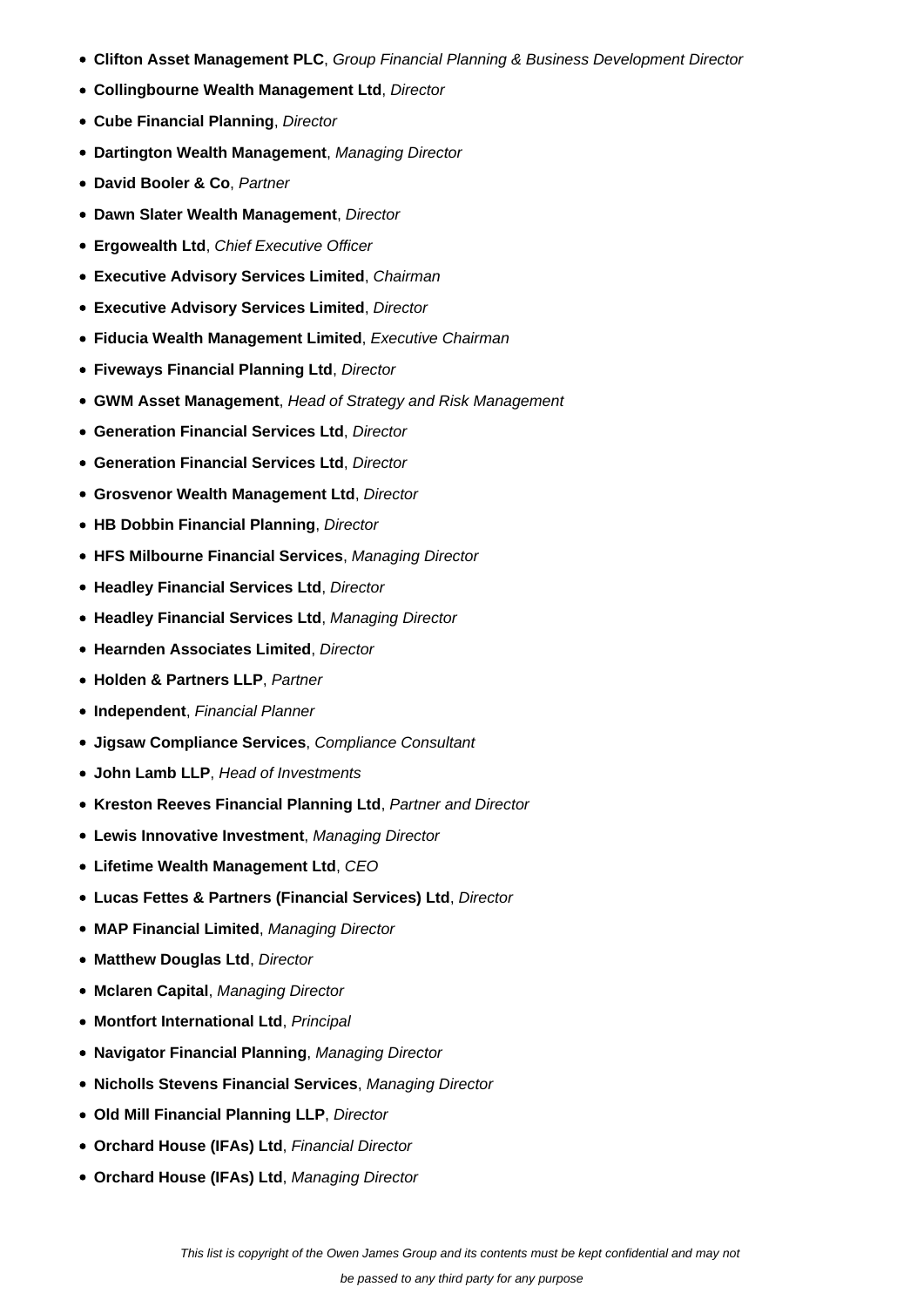- **Paul Young IFA**, Managing Director
- **Premier Financial Management Ltd**, Director
- **Regency Investment Services Ltd**, Director
- **Skerritts Wealth Management**, Business Development Manager
- **Spectrum Financial Services Ltd**, Managing Director
- **Succession Group Ltd.**, Financial Wealth Planner
- **Taylormade Financial Planning LLP**, Managing Partner
- **Thomson Tyndall**, Partner
- **Walden Capital**, CEO
- **Walden Capital**, Director
- **Wardour Financial Planners Ltd**, Director
- **Wardour Financial Planners Ltd**, IFA
- **Wingate Financial Planning**, Managing Director
- **Wise Investment**, Senior Financial Planner
- **Zen Wealth LLP**, Managing Partner

#### **SPONSORS & EXPERTS**

- **BNY Mellon Asset Management**, Business Development Manager
- **BNY Mellon Asset Management**, Head of UK & Ireland Sales
- **Benchmark Capital**, Corporate Development Director
- **Benchmark Capital**, Head of Investment Solutions
- **Dimensional Fund Advisors Ltd**, Regional Director
- **Dimensional Fund Advisors Ltd**, Vice President
- **Goji**, Chief Executive Officer
- **Goji**, Head of Distribution
- **Hearthstone Investments Plc**, Business Development Manager
- **Hearthstone Investments Plc, CEO**
- **Nucleus Financial Services**, Business Development Director
- **Nucleus Financial Services**, Regional Business Development Manager (London
- **Orbis Investments (U.K.) Ltd**, Business Development Manager South West
- **Orbis Investments (U.K.) Ltd**, Head of UK Retail
- **Tatton Investment Management**, Business Development Director
- **Tatton Investment Management**, Business Development Director
- **Tatton Investment Management**, Sales Director
- **Vanguard**, Investment Strategist
- **Vanguard**, Strategic Account Manager